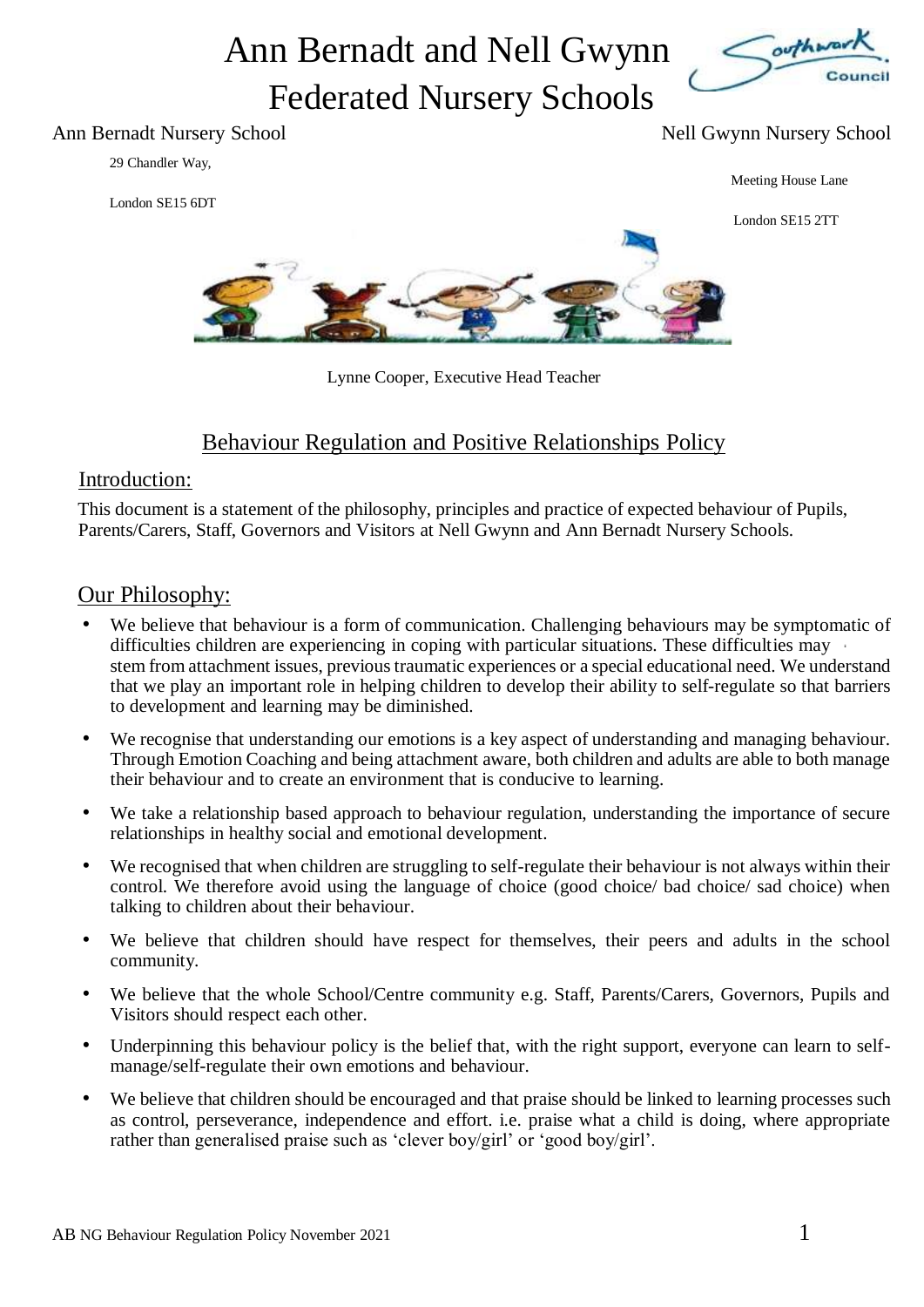#### Our Principles:

- Promote and encourage emotional self-regulation.
- Support parents and carers to understand the importance of self-regulation and use Emotion Coaching at home.
- Maintain consistent approaches to behaviour across the setting.
- Support and learning approaches tailored to individuals.
- Leading by example.
- Acknowledging good behaviour.
- Encouraging emotional literacy and assertiveness.

#### Aims:

- To create and maintain a caring, orderly community in which effective learning can take place and where there is mutual respect between members.
- To help children have a sense of worth, identity and achievement.
- To help children to recognise their feelings, learn to manage their own behaviour, accept responsibility for their own actions and begin to solve their own problems
- To develop in all children, the ability to listen to others, cooperate and to appreciate other ways of thinking and behaving.
- To help all children to respond to the boundaries and behavioural expectations of the setting.

#### The Following Will Not Be Tolerated:

- Physical incidents e.g. fighting, spitting, biting, scratching or kicking which could hurt someone else. We draw a distinction between 'play fighting' and hurtful behaviour, recognising that staff should use their professional judgement and communicate within and across teams.
- Anti-social (verbal) behaviour
- Bullying
- Any discrimination based on race, gender, sexual orientation, age, class or disability

Staff will deal immediately where appropriate with above incidents to support children to understand the effects of their actions and to reach a resolution.

Incidents of bullying and discrimination will be logged, investigated, and acted upon to reach a satisfactory resolution

#### Staff:

The lead person responsible for behaviour management is Lynne Cooper (Executive Head Teacher) has overall responsibility for behaviour in the setting.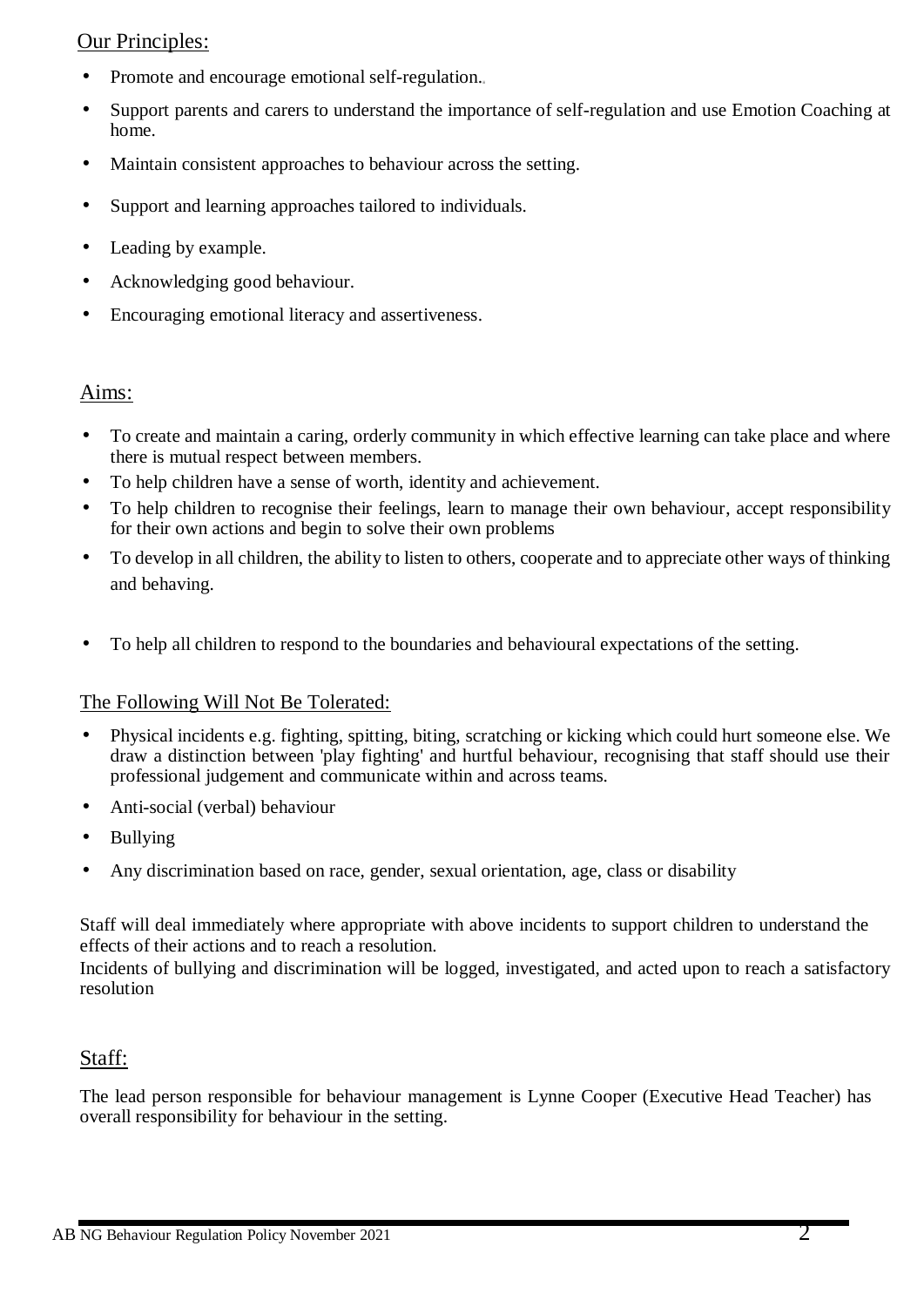#### Role of The Adult:

- We expect all staff, volunteers and students to provide a positive role model of behaviour by treating children, parents/ carers and one another with respect and consideration
- Staff will consistently model positive behaviour and will model emotional self-regulation wherever possible (providing a running commentary of their own emotional processes e.g. "this is really difficult, it's making me feel a bit frustrated, I think I'll have a little break" where appropriate).
- Staff will use Emotion Coaching and Co-regulation techniques when playing with or alongside children. Staff will guide children through the 4 steps of Emotion Coaching (set out below) and use co-regulation strategies such as 'time-in' or sensory breaks when needed (also outlined below).
- Staff will ensure all individuals feel respected and included, regardless of gender, sexuality, race, religion, ethnicity, family or social circumstances.
- We will inform new staff, students and volunteers of our behaviour policy and offer training where appropriate.
- We expect all members of the school community to follow the guidelines of our behaviour policy. For this policy to be effective it is essential there is a consistent approach to behaviour management in the school.
- Positive Behaviour Strategies for Mealtimes (Appendix 2) provides guidelines for Mealtime Supervisors.

#### Our Strategies:

Staff use the following strategies to teach and support the learning and development of children to self-regulate as set out in the Early Years Foundation Stage: Managing Feelinqs and Behaviour (see Appendix 1)

#### **ATTACHMENT AWARENESS**

We understand the importance of a 'secure base' for children to develop and learn. We acknowledge the need for children to form secure attachments with adults at nursery and support this through the use of the Key Person system. Staff are trained in the importance of attachment in early childhood and the concept of 'professional love'.

Our relationships with children are underpinned by the following values ('PLACE'):

PLAYFULNESS is about creating an atmosphere of lightness and interest when you communicate. An open, ready, calm, relaxed and engaged attitude.

LOVE is about creating loving relationships – all children need love

ACCEPTANCE is about actively communicating to the child that you accept the wishes, feelings, thoughts, urges, motives and perceptions that are underneath the outward behaviour. Unconditionally accepting a child makes them feel secure, safe and loved.

CURIOSITY is wondering about the meaning behind a behaviour for the child. Curiosity lets the child know that the adults understand. Without judgement, children become aware of their inner life.

EMPATHY is the adult demonstrating that she knows how difficult an experience is for a child. The adult is telling the child that she won't have to deal with the distress alone. Empathy gives a sense of compassion for the child and their feelings.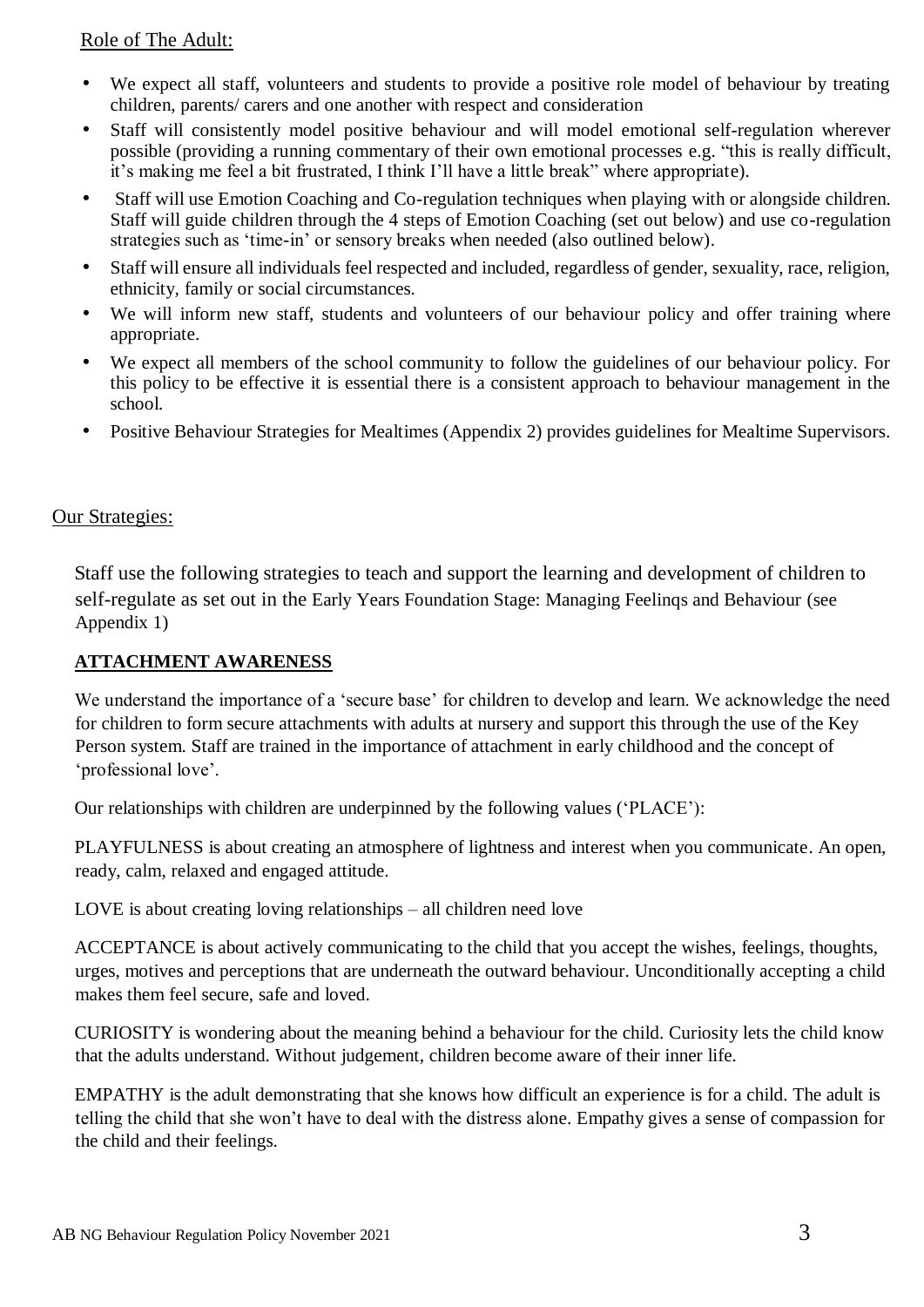#### **EMOTION COACHING**

Emotion coaching (EC) is a set of processes that includes talking to a child about emotions, helping the child label the emotions being felt, recognise the situations that elicit strong emotions and develop strategies for dealing with these situations. Federation staff receive training in Emotion Coaching and regular peer support to ensure EC strategies are applied consistently.

In practice emotion coaching has 4 steps:

#### **STEP 1- Recognising the child's feelings and empathising with them**

#### **STEP 2- Validating the child's feelings and labelling them**

E.g. "I can see that your hands are all scrunched up and your face is going red. It looks like you are feeling angry that your friend took the toy you were using. I think I would feel cross if someone did that to me"

#### **STEP 3 – Setting limits on behaviour where needed**

E.g. "It's OK to feel like that it's not OK to behave like that" "no one hurts in our nursery" "this is not a safe place to be angry. Let's go to a safe place and then we can talk"

#### **STEP 4 – Problem-solving with the child**

Step 4 takes place when the child is in a relaxed and rational state (not at the time of a meltdown/ difficulty). It involves exploring the feelings that have given rise to any incident and supporting the child to use alternative strategies to manage their feelings differently next time.

In practice Step 1 and 2 are often enough for most children most of the time – helping children to recognise how they are feeling and to begin to talk about their feelings allows children to self-regulate and manage their emotions.

#### **SUPPORTING TURN TAKING**

We recognise that 'sharing' is difficult for very young children and that learning to share and take turns is an important aspect of children's time at nursery. Children are encouraged to express their needs and wants to their peers using phrases such as:

- "Can I have a turn when you have finished?"
- "I am still playing with/ using this "
- "You can have it when I have finished"

When supporting children to share toys and other items adults allow children to finish what they are doing with a toy/resource before passing it on to others who are waiting.

Young children often find it difficult to understand the effect their actions are having on others. We support children to think about the needs of others and to be assertive with their peers using simple phrases like:

• "Stop I don't like it!"

We also encourage children to seek adult support when they feel a peer is not listening to them or responding to their requests.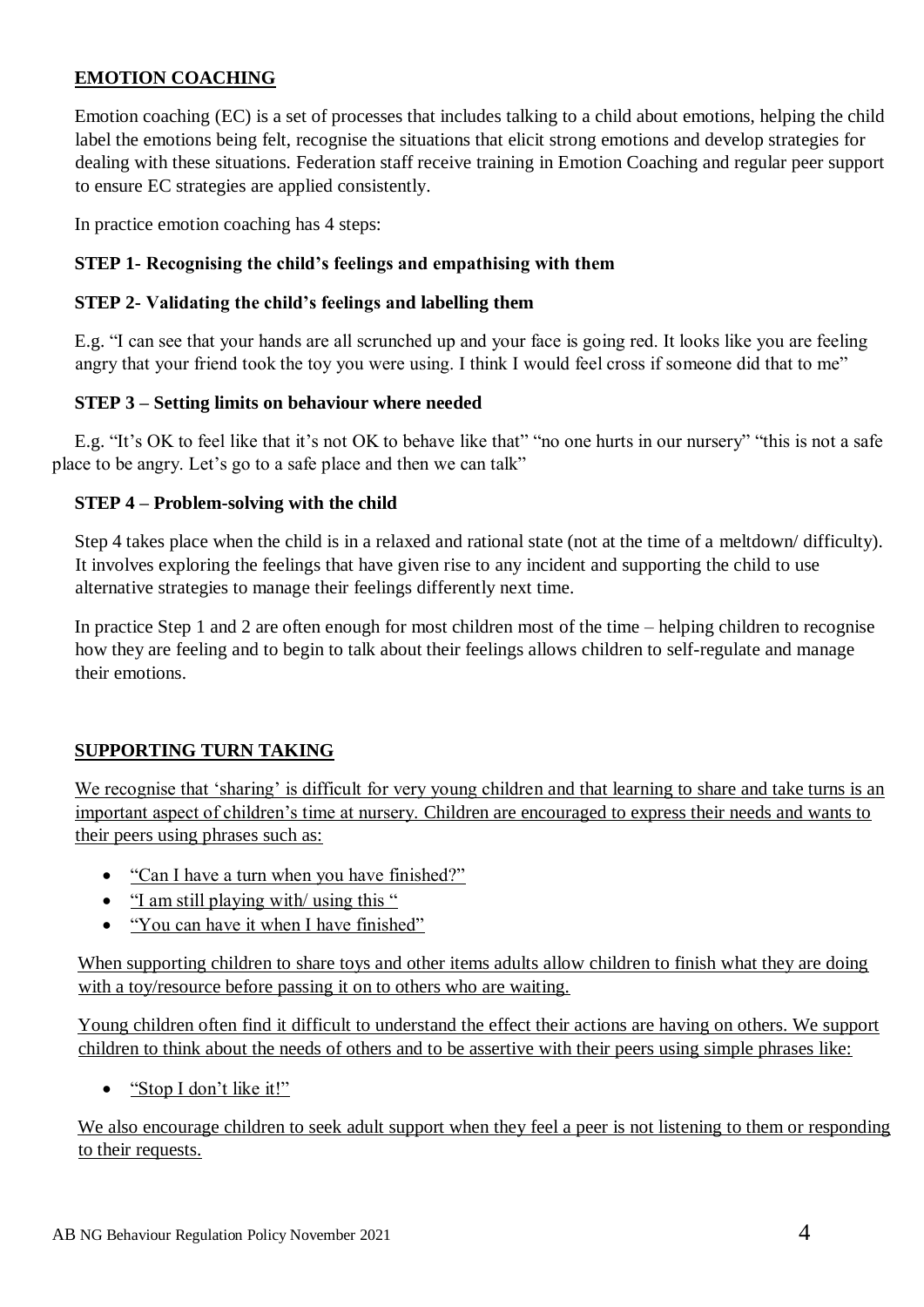#### **EMOTIONAL CO-REGULATION**

If children are struggling to regulate their emotions and are displaying challenging behaviour they may need intensive adult support to regulate their emotions, known as 'Emotional Co-regulation'.

Children may need:

- A hug or a hand to hold.
- A 'time –in' with an adult doing something calming such as singing, reading a story, looking at something natural or something else that the child enjoys.
- A 'sensory break' where an adult engages them in running, jumping, shouting, singing, lifting, throwing, playing with a spinning toy or a fidget toy or having a snack and a drink. All of these activities can help a child 'reset' and calm down.

In many situations once the child is calm the practitioner may return to the Emotion Coaching process.

#### **PHYSICAL OUTBURSTS**

Sometimes children may express their emotions through physical outbursts. If children are at risk of hurting themselves or others or damaging property adults will:

- Gently hold their hands or feet and say "I can't let you hurt yourself/ others/ damage this toy"
- Encourage the child to move to a safe space where they can move as they wish without hurting themselves or others
- Provide verbal reassurance E.g. "I'm not going to leave you alone. I'm moving away a little bit but I'll be just over here if you need me"
- Use Emotional Co-regulation strategies where and when appropriate

In very exceptional circumstances children may need to be restrained as outlined below.

#### Ongoing challenging behaviour:

- Parents/carers should be informed of challenging behaviour issues at nursery so that we can best support the child's wellbeing and support them to develop self-regulation together.
- Records should be kept to ascertain any patterns with challenging behaviours so that staff can better understand the child's needs.
- Staff should work in teams and support each other when dealing with very challenging behaviour. It is important for adults to acknowledge their own emotional needs and responses. A change of person can help a child calm down.
- Very challenging behaviour should be seen as a child communicating a deep emotional need. Such cases should be referred to Senior Management Team for support.

#### Physical Handling:

- No physical punishment is used or threatened by staff.
- No one is permitted to use any form of physical punishment or threat.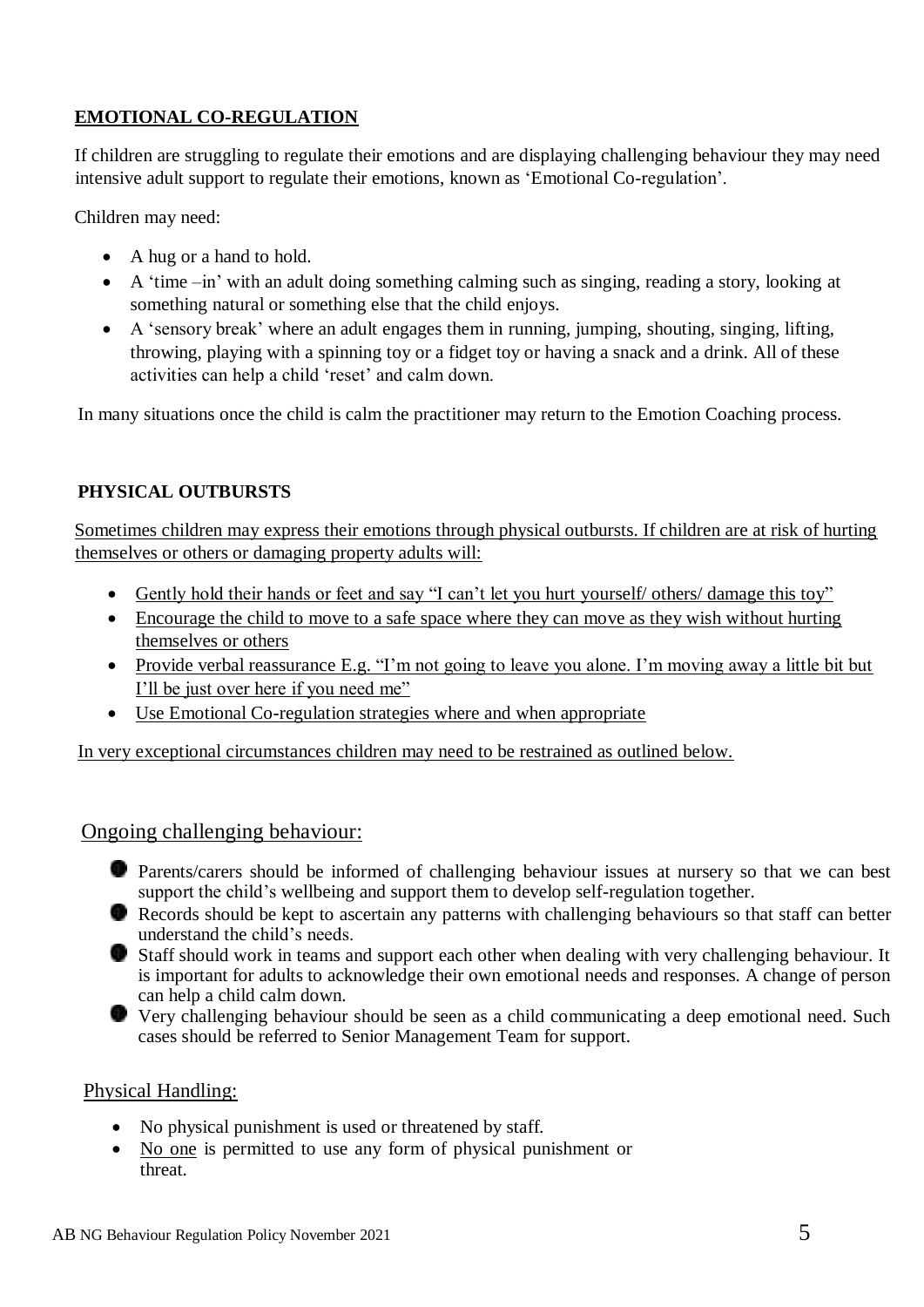In exceptional circumstances it may be necessary for an adult to gently restrain or remove a child in order to prevent injury to themselves or others. In such cases:

- Any physical intervention must be: proportionate, reasonable, necessary, and in the child's best interests.
- Any restraint involves the minimum force for the shortest time possible.
- Any physical intervention must be recorded on an Incident log and parents and carers informed. (See Appendix 1 for Incident Log)
- Some children may need individual positive handling plans giving details of planned and agreed preventative strategies. This plan would be shared with parents/carers.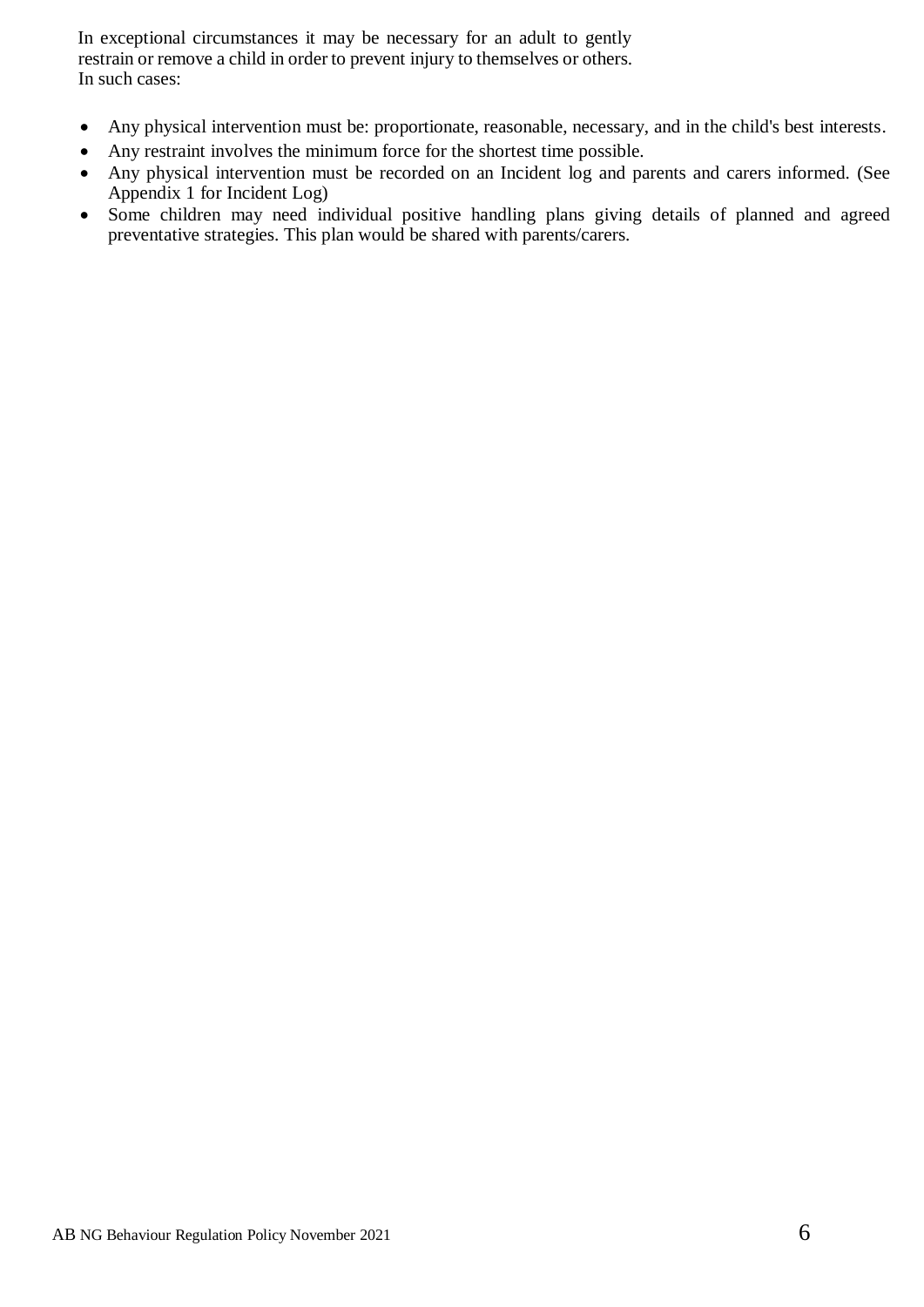#### EYFS guidance:

'Physical intervention should only be used to manage a child's behaviour if it is necessary to prevent personal injury to the child, other children or an adult, to prevent serious damage to property or in what would be regarded as exceptional circumstances. Any occasion where physical intervention is used to manage a child's behaviour should be recorded and parents/ carers informed about it on the same day.

#### Working with Parents And Carers:

We ensure parents and carers are aware of the behavioural expectations of the setting through initial parental conferences, access to our behaviour policy in printed form and on the school website and through a handout with our basic rules and expectations.

It is not acceptable for parents or carers to physically punish or threaten children. This will be challenged by staff and the Executive Head Teacher will be informed.

Parents are allowed to use 'reasonable chastisement' (mild forms of physical punishment) when disciplining their children at home. It is illegal to use an implement such as a belt or cane, hit the head or leave a persistent mark e.g. bruising, swelling, cuts, grazes or scratches. This is 'unreasonable punishment' and can lead to charges of actual bodily harm or physical abuse. 2004 Children Act (See Appendix 1 for Safe Network details)

We would like to work with parents and carers, supporting them to use Emotion Coaching and coregulation strategies at home. We strive to work in partnership to ensure a consistent approach at home and school. We ask that parents and carers inform staff of any relevant changes to family circumstances that may impact on children's behaviour e.g. relationship breakdown, temporary accommodation, etc.

We can support parents and carers through a referral to a Family Support Worker, courses, workshops and Children's Centre groups. With parents and carers agreement we can make referrals to get support from outside agencies.

If a child's behaviour is giving serious cause for concern this would be discussed with parents and carers and the SENCo (if relevant). We would monitor incidents of challenging behaviour on an ABC chart (see appendix), then develop an Individual Behaviour Plan (see appendix) that would be discussed with and agreed upon by the parents and carers.

IBPs include specific targets and list strategies and interventions to help the child reach the desired outcomes. These are reviewed regularly.

#### Strategies For Dealing With Unwanted Behaviour Of An Adult:

If the adult is verbally aggressive i.e. shouting or swearing, we will quietly ask them to go to the Reception area where the Head of School or a member of the Senior Management Team may be contacted to attend to the matter.

#### AB\_NG

- If an adult's behaviour is threatening or violent then the Head of School or in the absence of the Head of School a member of the Senior Management Team will telephone the police and request that the person be removed from the premises.
- If an intoxicated adult comes to collect a child, we will not hand the child over and if no other person is available to collect the child we will contact the Police and/or Children's Services.
- If a person enters the premises and appears to have no valid reason for doing so we will ask that person to leave and notify the police.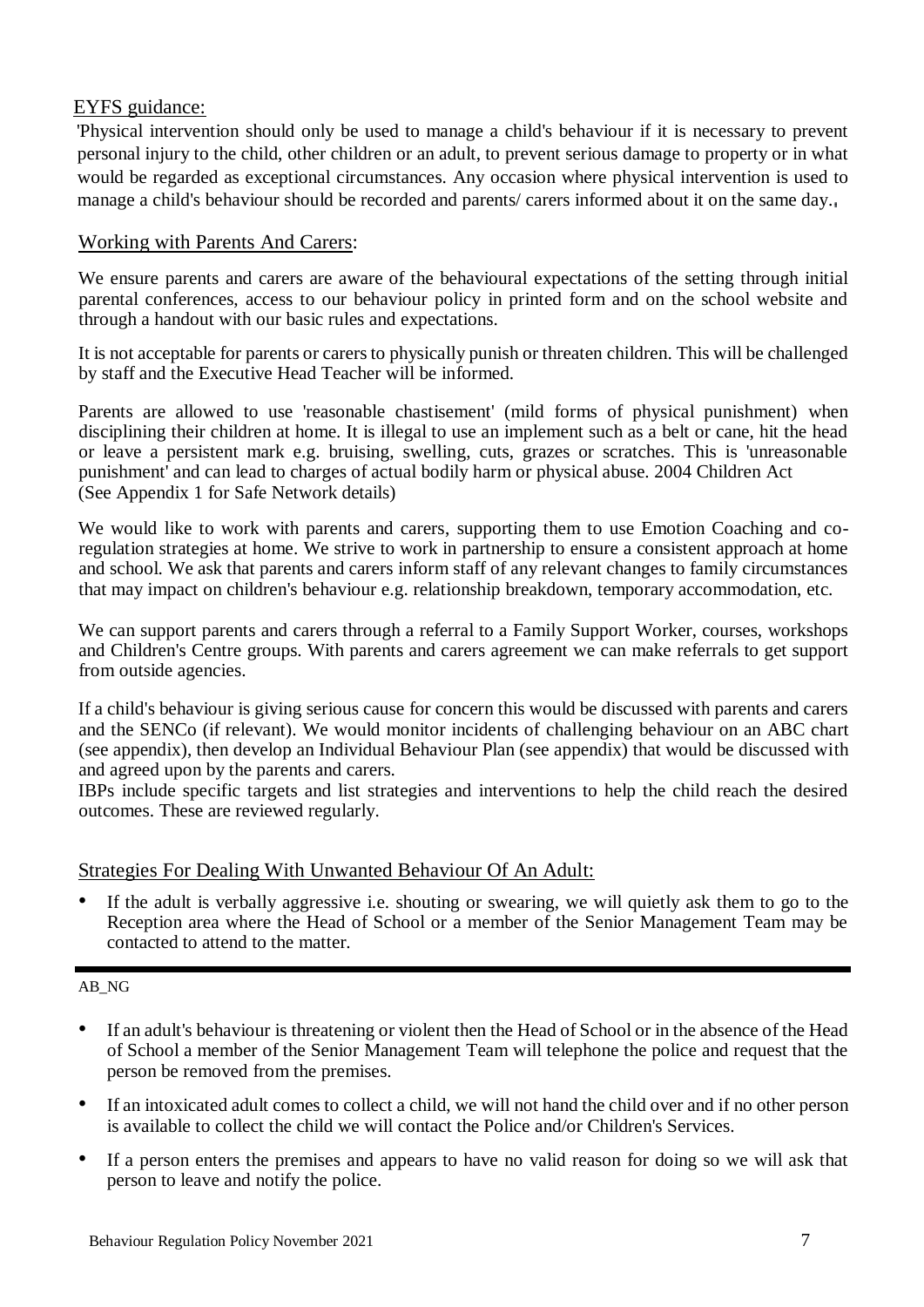- If that person does not leave the premises we will notify the police requesting that they remove the intruder.
- Adults who attempt to make contact with children through the front garden fence or behave in a suspicious manner will be requested to cease and move away by staff. Ongoing monitoring will take place and the police will be notified if adults persist.

#### Working with Outside Agencies:

Where necessary support will be sought from outside agencies including:

Educational Psychologist, Child and Adolescent Mental Health Service (CAMHS), Multi Agency Safeguarding Hub (MASH), Early Help/Early Help Autism Support Team, and Occupational Therapy Service.

#### Links To Other Policies:

- Race Equality Policy
- Equal Opportunity Policy
- SEND Information Report
- Safeguarding

#### Monitoring:

This policy and its procedures will be kept under review and amended as necessary. In addition, staff should monitor and evaluate their use of IBPs. ABC charts can show changes in the frequency or type of incident. The member of staff responsible for behaviour management will need to monitor the number of IBPs in the whole school half termly and check on their effectiveness. They will also need to monitor restraint incidents and ensure that these are recorded. Any notes on children's behaviour should be kept in their individual file. Improvements in behaviour should be recorded on the school's assessment system

AB NG

Behaviour Policy

This policy will be reviewed on a three yearly basis.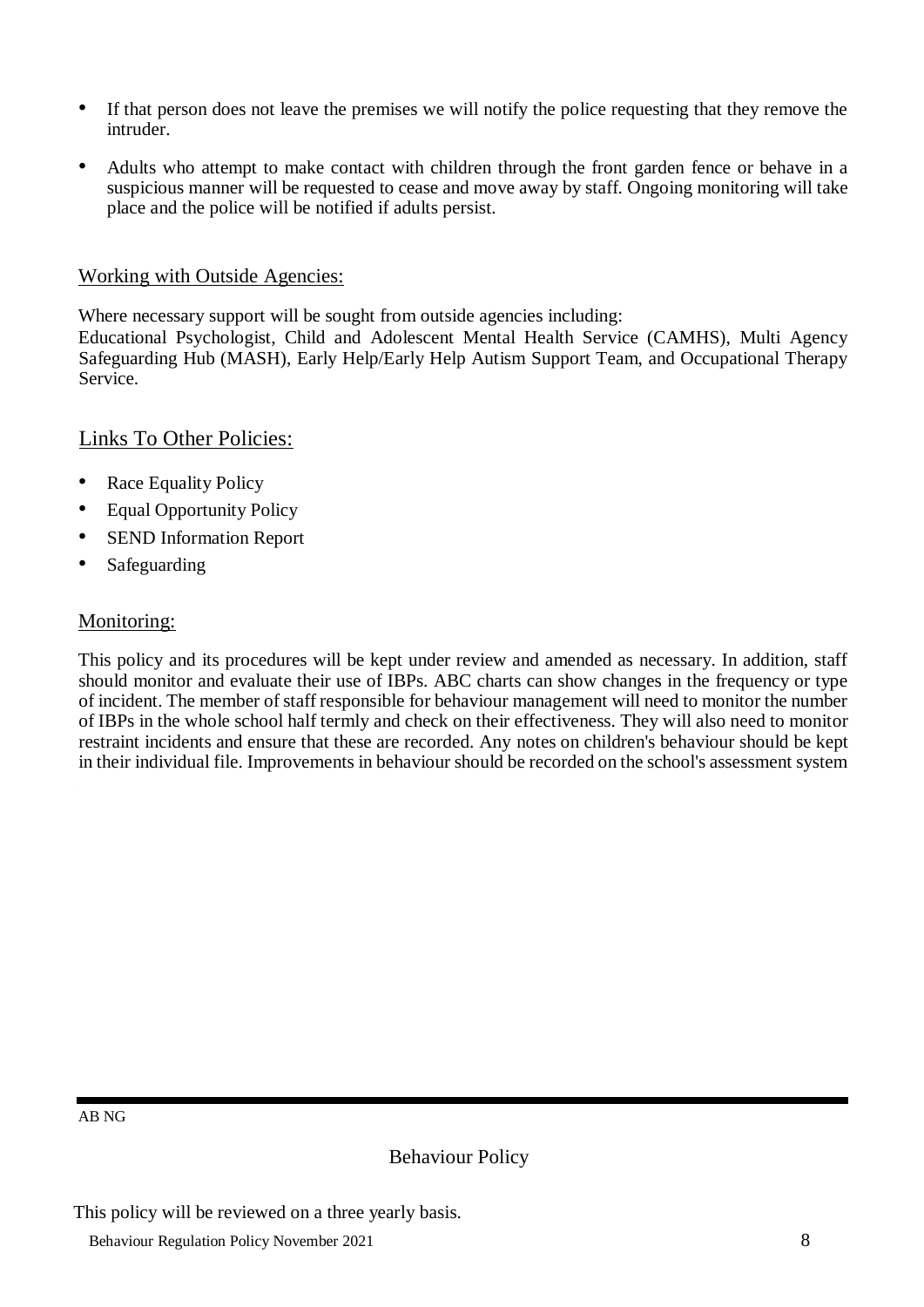Name Of School Ann Bernadt & Nell Gwynn Nursery Schools

Date

Barry Joseph Chair of Governors

Lynne Cooper Executive Head Teacher

Tyre Carp

Review Date : November 2024

#### BEHAVIOUR POLICY

#### APPENDIX 1

Early Years Foundation Stage: Managing feelings and behaviour

Please see the following link:

http://www.foundationyears.org.uk/files/2012/03/Development-Matters-FlNAL-PRlNT-AMENDED. pdf Incident Log ABC Chart Individual Behaviour Plan Parent and Carer Behaviour Guidelines Handout Safe Network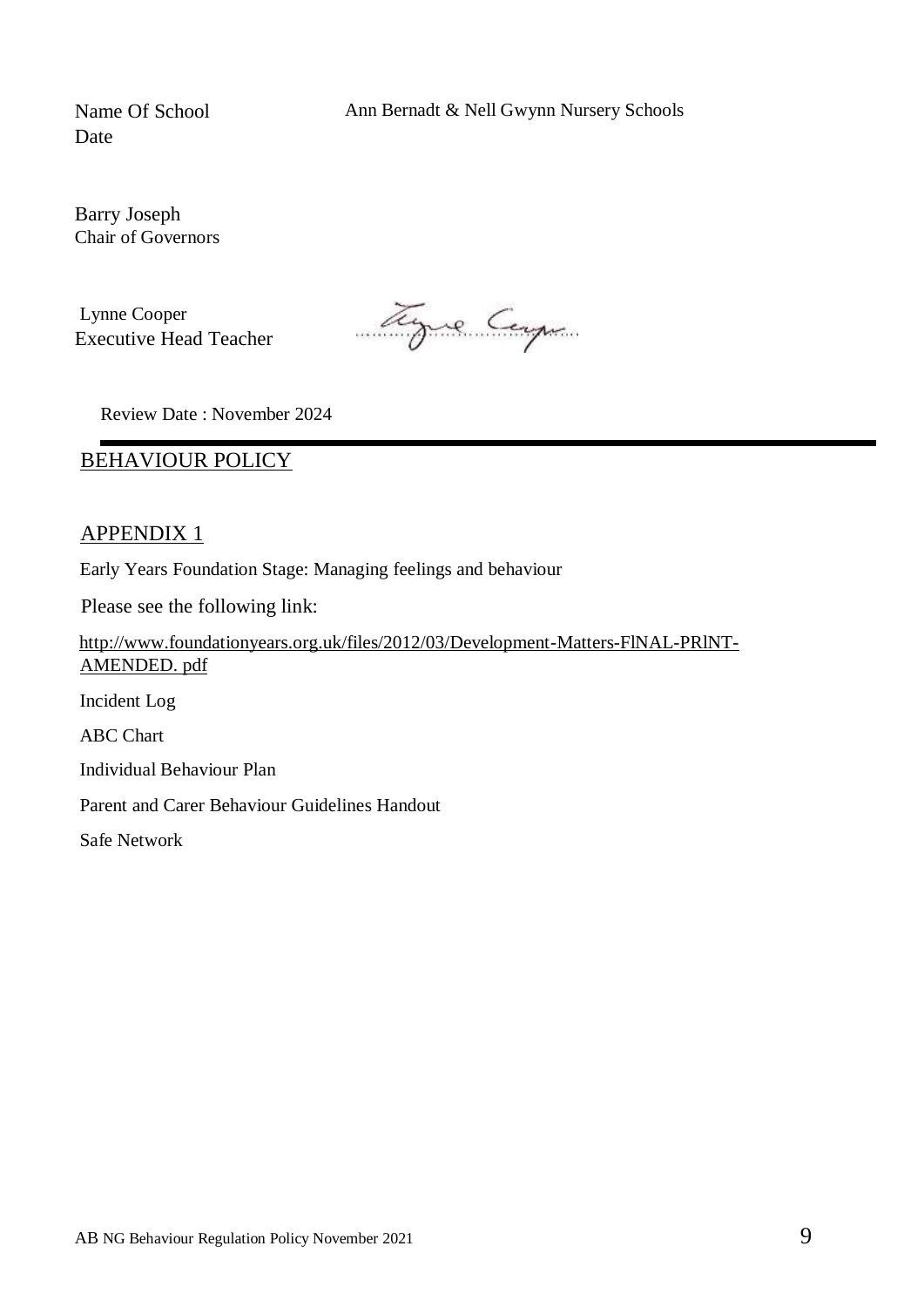| <b>INCIDENT LOG</b> |                      |              |  |  |  |  |  |
|---------------------|----------------------|--------------|--|--|--|--|--|
| Child restrained    | Reason for restraint | Staff member |  |  |  |  |  |
|                     |                      |              |  |  |  |  |  |
|                     |                      |              |  |  |  |  |  |
|                     |                      |              |  |  |  |  |  |
|                     |                      |              |  |  |  |  |  |
|                     |                      |              |  |  |  |  |  |
|                     |                      |              |  |  |  |  |  |
|                     |                      |              |  |  |  |  |  |
|                     |                      |              |  |  |  |  |  |
|                     |                      |              |  |  |  |  |  |
|                     |                      |              |  |  |  |  |  |
|                     |                      |              |  |  |  |  |  |
|                     |                      |              |  |  |  |  |  |
|                     |                      |              |  |  |  |  |  |
|                     |                      |              |  |  |  |  |  |
|                     |                      |              |  |  |  |  |  |
|                     |                      |              |  |  |  |  |  |
|                     |                      |              |  |  |  |  |  |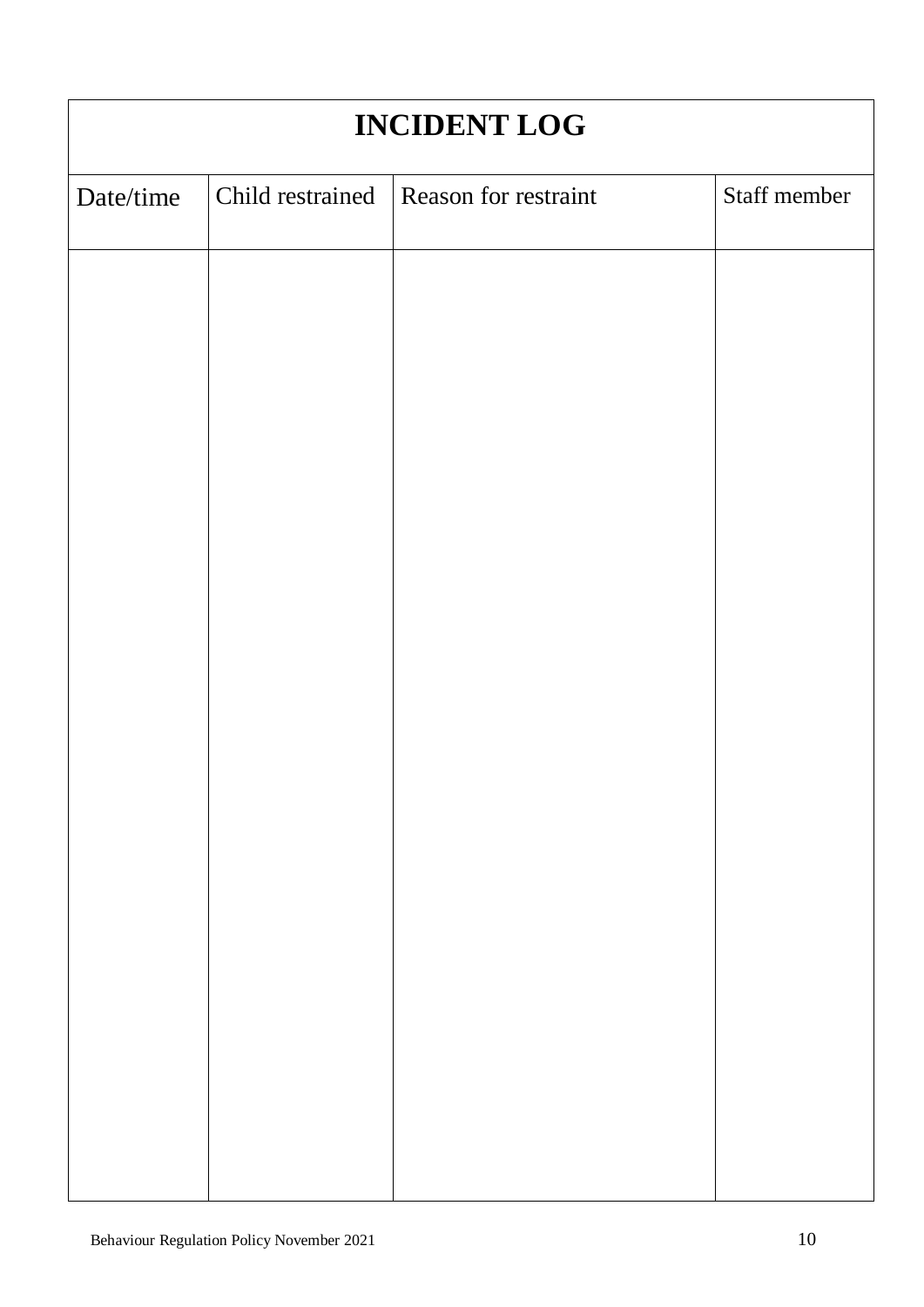#### AB\_NG

## ABC Behaviour Monitoring

|           | Name:      | Class:    | Term:       |
|-----------|------------|-----------|-------------|
| Date/time | Antecedent | Behaviour | Consequence |
|           |            |           |             |
|           |            |           |             |
|           |            |           |             |
|           |            |           |             |
|           |            |           |             |
|           |            |           |             |
|           |            |           |             |
|           |            |           |             |
|           |            |           |             |
|           |            |           |             |
|           |            |           |             |
|           |            |           |             |
|           |            |           |             |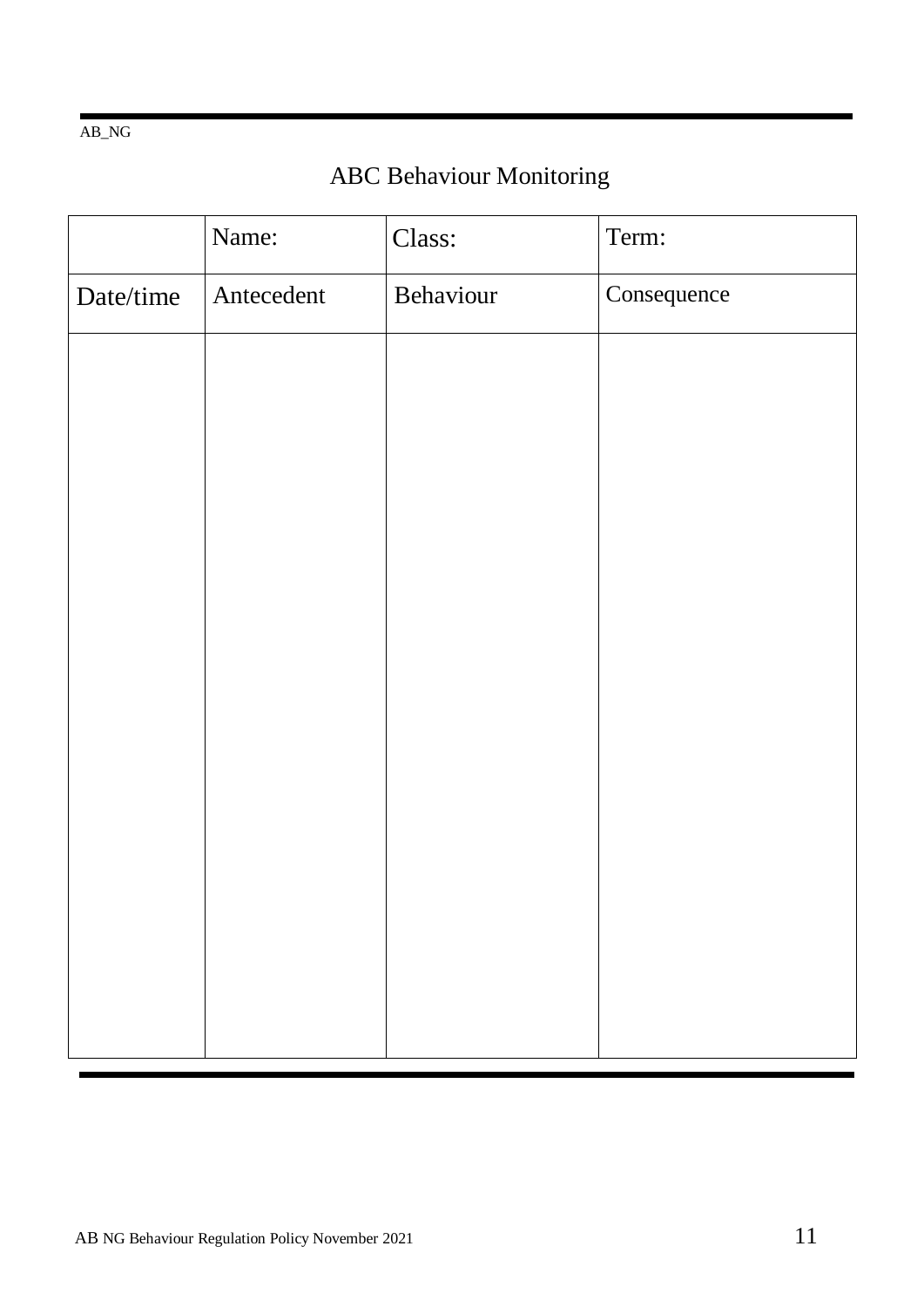## Individual Behaviour Plan

| Pupil Name:                  |                         | DOB:                                                     | Class:                           |         | SEN Stage:                 |  |  |
|------------------------------|-------------------------|----------------------------------------------------------|----------------------------------|---------|----------------------------|--|--|
| Area of concern:             |                         |                                                          | Start date:<br>Review date:      |         |                            |  |  |
| Targets<br>to be<br>achieved | Achievement<br>criteria | Possible<br>resources/techniques<br>and class strategies | Grouping/<br>timing/<br>location | Outcome | Monitoring<br>arrangements |  |  |
|                              |                         |                                                          |                                  |         |                            |  |  |
|                              |                         |                                                          |                                  |         |                            |  |  |
|                              |                         |                                                          |                                  |         |                            |  |  |
|                              |                         |                                                          |                                  |         |                            |  |  |
|                              |                         |                                                          |                                  |         |                            |  |  |
| Parents/Carers contribution: |                         |                                                          |                                  |         |                            |  |  |

## Safe Network Details: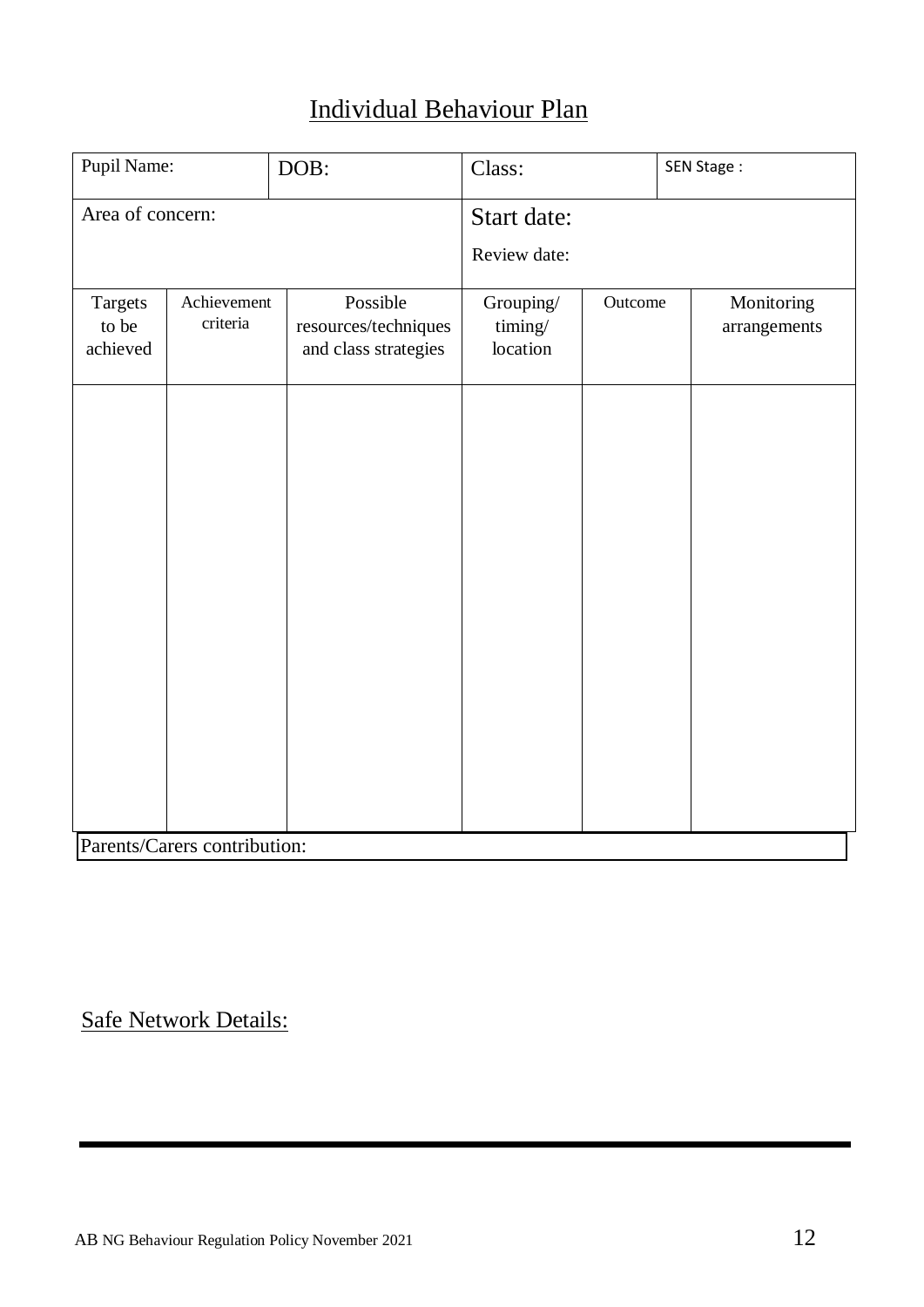

## http://www.safenetwork.orq.uk/resources/Paqes/policies and procedures.aspx

### http://www.safenetwork.orq.uk/resources/safe network standards/Pages/safe n etwork standards.aspx